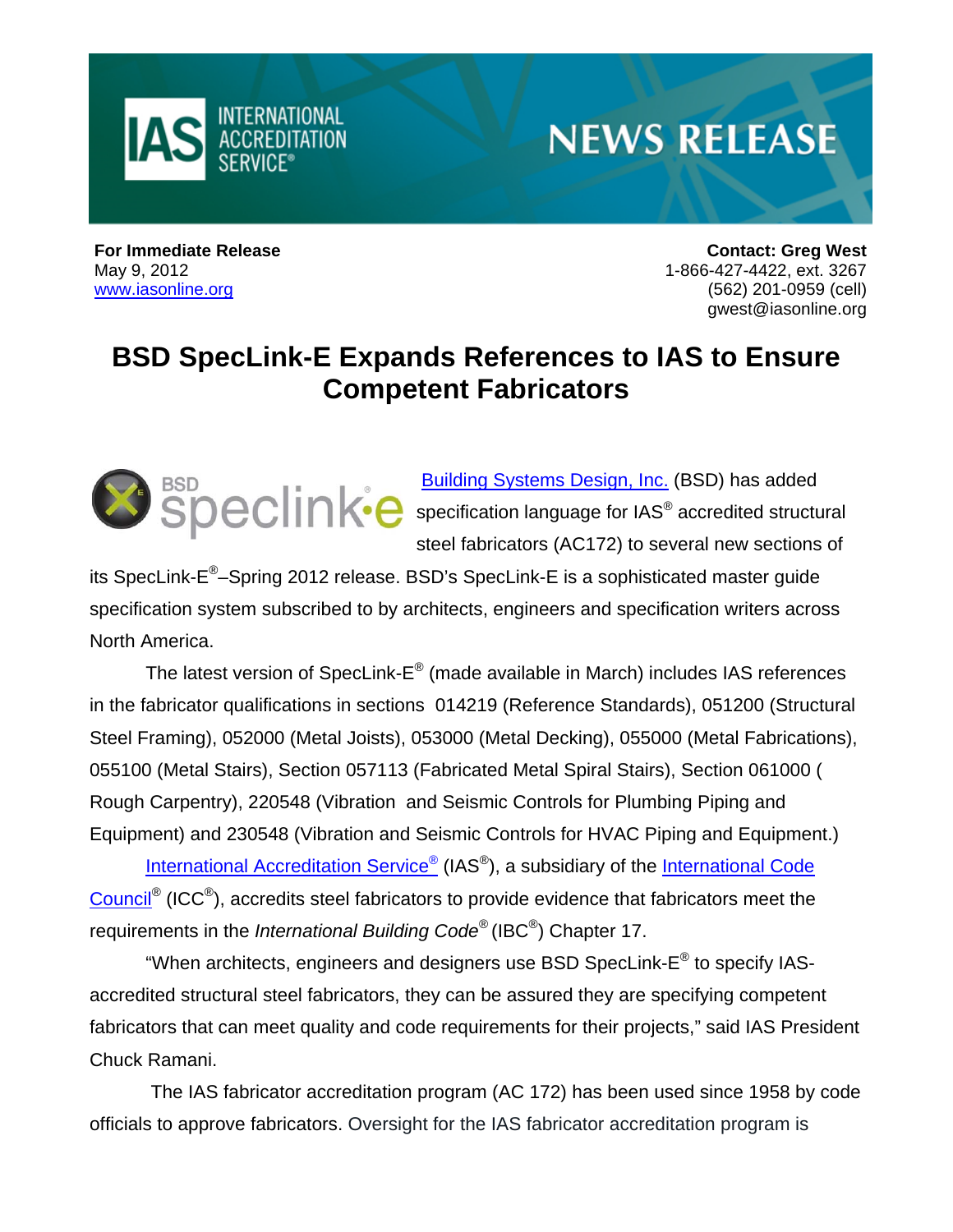provided by code officials that make up the majority of the IAS board of directors and accreditation committee. "The overall final approval for any fabricator is always the building official," said Ramani.

To achieve IAS accreditation, fabricators must pass a comprehensive assessment that begins with the fabricator's quality manual followed by an on-site assessment that includes the facility, manufacturing equipment, incoming raw materials, fabrication processes and traceability fabricated items. The fabricator is required to follow written procedures for welding, bolting, nondestructive testing, contract review, document control, purchasing, product traceability, process control, inspection and testing, nonconforming work, corrective actions, handling, storage and delivery of materials, internal audits, control of quality records and training.

Fabricators are required to have an in-house quality manager, a certified quality control inspector and certified welders. All welders must use their identifying number, letter or symbol for traceability, and 100 percent of the weldments are inspected. When a fabricator meets program criteria, IAS issues a certificate of accreditation.

Accredited fabricators are subject to two unannounced audits annually by third-party IAS-accredited inspection agencies to verify if each fabricator's inspection program is being effectively implemented and that they are maintaining compliance with code requirements.

Accreditation is a formal, independent verification to establish a program, institution or company meets quality standards and is competent to carry out specific conformity assessment tasks. Accreditation has been used for more than 50 years as the definitive means of evaluating organizations. It is now used by all major economies globally and many developing economies. Governmental regulatory agencies such as the Consumer Product Safety Commission, the U.S. Environmental Protection Agency and the Federal Highway Administration require accreditation to verify technical competence.

BSD develops and sells innovative software tools for the architectural, engineering and construction markets in North America. Founded in 1983, the company creates, maintains and supports advanced specification writing, cost estimating and Building Information Modeling interoperability products used by thousands of architects, engineers and design professionals. BSD's current line of BSD SoftLink® products is gaining wide acceptance as state-of-the-art software because of the innovative ways that data is linked and displayed. All of the BSD SoftLink products share information with each other. BSD was acquired by the [Construction Specifications Institute i](http://www.csinet.org/)n 2010. For more information about BSD, visit [www.bsdsoftlink.com or](http://www.bsdsoftlink.com) call 888-273-7638.